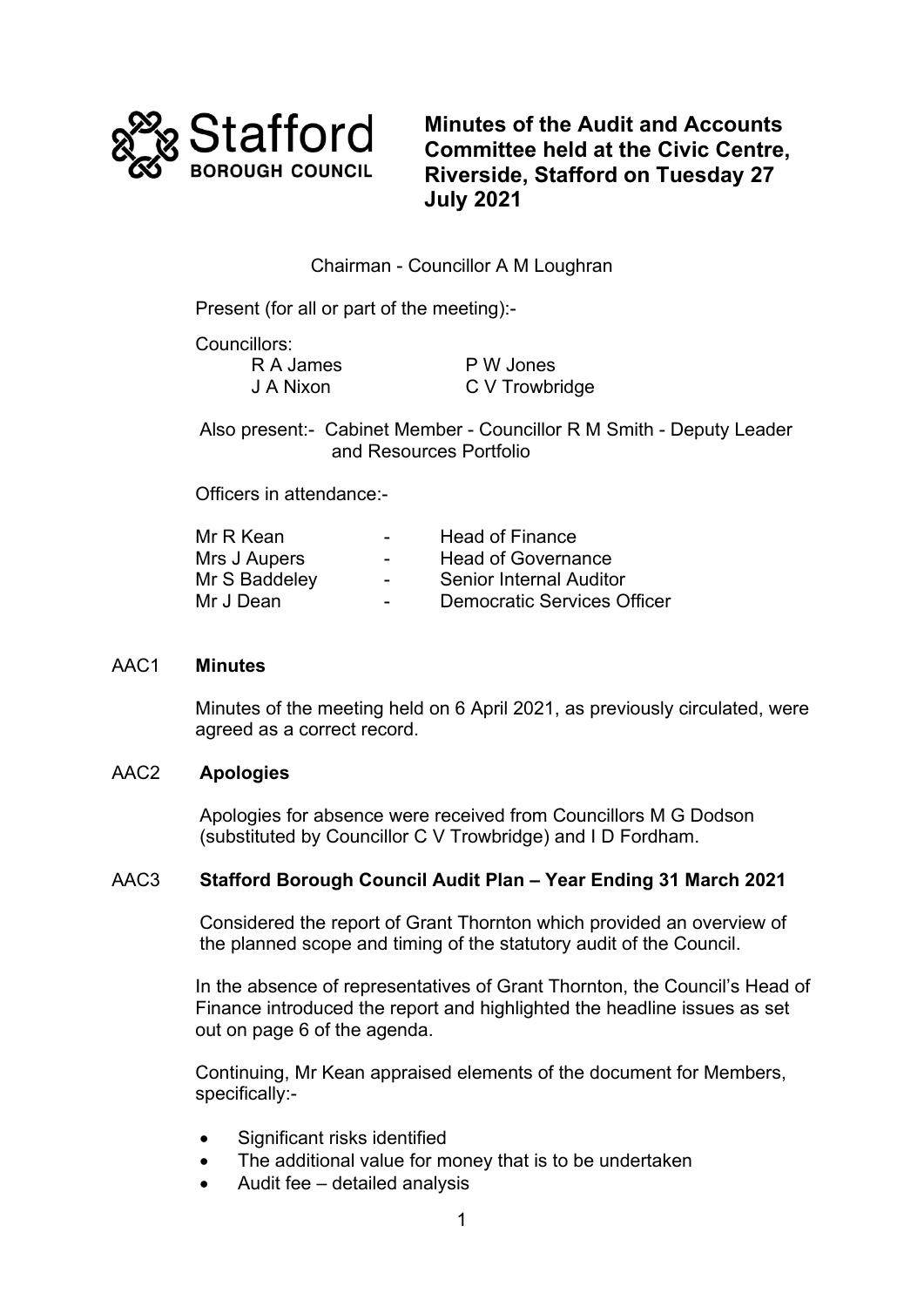The Chairman invited Members to raise any points requiring clarification, with particular reference made to the specific Covid-19 surcharge, to which the Head of Finance detailed ongoing discussions regarding said increase in fees of circa £9500.

Members subsequently voted to receive the report, which was declared to be carried.

RESOLVED:- that in exercise of the powers delegated to the Committee the Stafford Borough Council Audit Plan for the Year Ending 31 March 2021 be received.

The Chairman and fellow Members of the Committee expressed their disappointment that in accordance with their current policy representatives of Grant Thornton were not in attendance to present their report.

Members were informed that in line with current national legislation 'hybrid' meetings of the Council allowing participants to join 'virtually' were in most cases not possible at this time. Councillor Loughran requested that the next meeting of the Committee be scheduled for October 2021, however this was entirely dependent on the publication of the Council's accounts.

#### AAC4 **Strategic Risk Register**

Considered the report of the Chief Internal Auditor setting out details of the Council's Strategic Risk Register as at 1 April 2021, as considered by Cabinet on 10 June 2021.

The Chief Internal Auditor summarised the risk profile as set out in paragraph 3.1 of the report and the overall reduction in risks as detailed in paragraphs 5.5 – 5.6, before referring Members to the associated appendices containing the summary of the Council's strategic risk register as at 1 April 2021 and the full strategic risk register.

Members sought clarification relating Risk Nos C7, C1 and C5 which was duly provided by Officers.

Members then voted on the recommendation as set out, which was declared to be carried.

RESOLVED:- that in exercise of the powers delegated to the Committee the Strategic Risk Register be received and the progress made in the identification and management of the strategic risks be noted.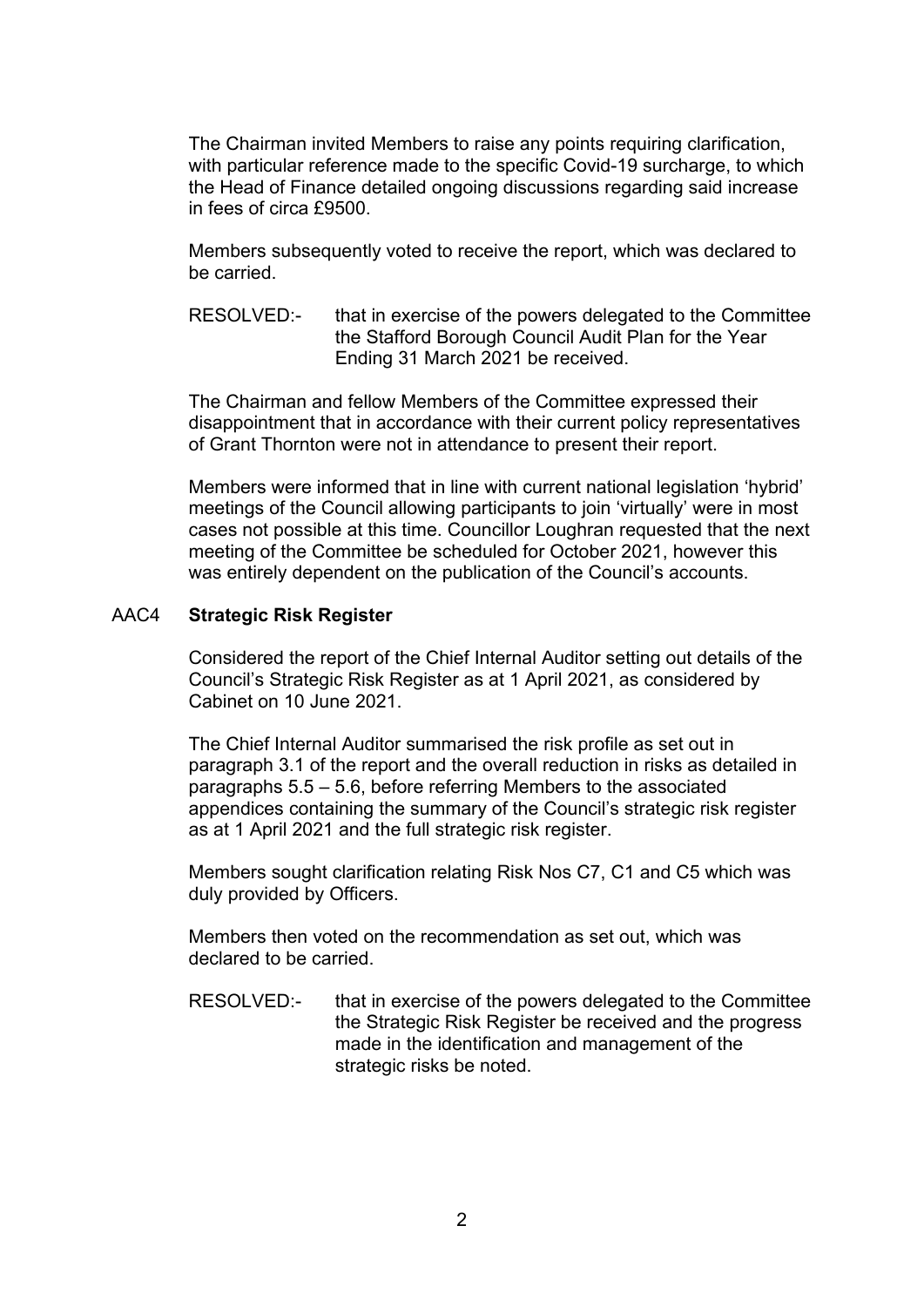### AAC5 **Internal Audit Annual Report 2020-21**

Considered the report of the Chief Internal Auditor presenting the Internal Audit Annual Report for 2020-21.

The Chief Internal Auditor referred Members to the associated Appendix 1 of the report and those audits with limited/partial assurance.

Continuing, Mr Baddeley bought Appendix 2 to Members attention, highlighting paragraphs 2.8 - 2.9 and 4 - 5 for specific consideration, before addressing points raised regarding:-

- Cyber and network security
- Tree management
- Internal Audit working paper design and use of technology

Members then voted on the recommendation as set out, which was declared to be carried.

- RESOLVED:- that in exercise of the powers delegated to the Committee:-
	- (a) the Internal Audit Annual Report for 2020-21 be noted;
	- (b) the Head of Technology be invited to attend the December 2021 meeting of the Committee and provide an action plan addressing Members IT concerns.

#### AAC6 **Annual Governance Statement 2020-21**

Considered the report of the Head of Governance setting out the Annual Governance Statement for the year 2020-21.

After noting paragraph 3.5 of the covering report the Head of Governance referred Members to Appendix 1 and noted the mechanisms in place to provide assurance and the key sources feeding into that process. Continuing, the significant governance issues as set out on page 89 of the agenda were detailed, along with those matters which had been deferred to allow resources to be focussed on planning for recovery from the effects of the ongoing CV19 pandemic.

Members then voted on the recommendation as set out, which was declared to be carried.

RESOLVED:- that in exercise of the powers delegated to the Committee the Annual Governance Statement for 2020-21 be approved.